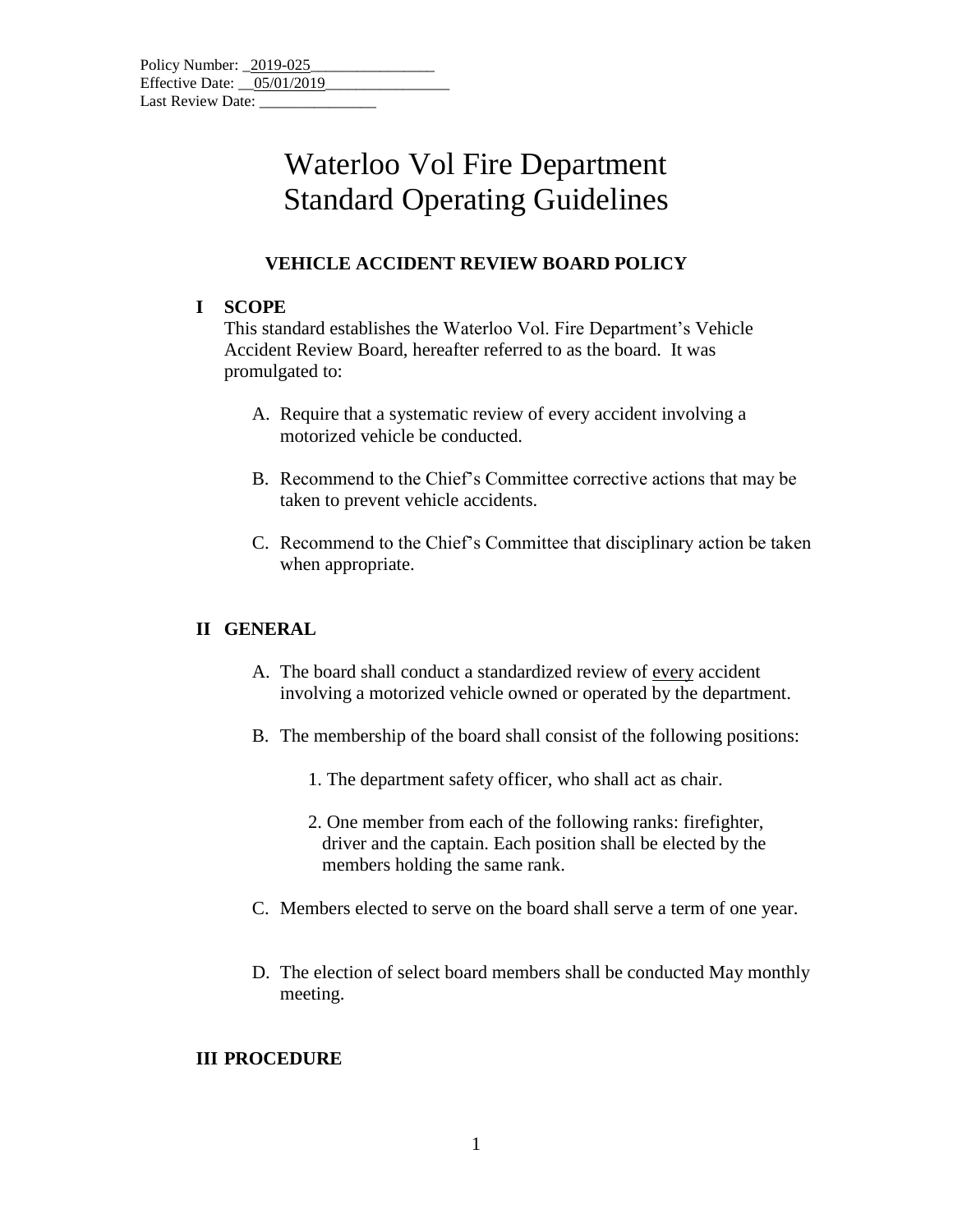# Waterloo Vol Fire Department Standard Operating Guidelines

- A. Every vehicle accident shall be reviewed using the board guidelines listed below. A written report detailing the background of the accident, board results, and recommended actions shall be forwarded to the chief's Committee for each accident.
- B. A copy of the board's report shall be provided to each member involved in the accident, and a copy of the report shall be placed in the member's permanent personnel file.
- C. Disciplinary action shall be administrated as provided in the appropriate section of the department's rules, regulations, and procedures.

### **IV GUIDELINES**

- A. All accidents shall fall into one of theses categories:
	- 1. Category One: Nonpreventable.
	- 2. Category Two: Driver part at fault.
	- 3. Category Three: Driver totally at fault.
- B. Category One accidents are those accidents in which no action could have been taken by the driver to prevent the accident. The board shall require that appropriate written report be filled and no disciplinary action be taken.
- C. Category Two accidents are those accidents in which the driver is judged to have been partially at fault and could have been prevented the accident. Disciplinary action may be recommended to the authority having jurisdiction.
- D. Category Three accidents are those accidents in which the driver was totally at fault. Disciplinary action shall be in direct proportion to the seriousness of the accident and shall range from a written reprimand to an indefinite suspension. Examples: